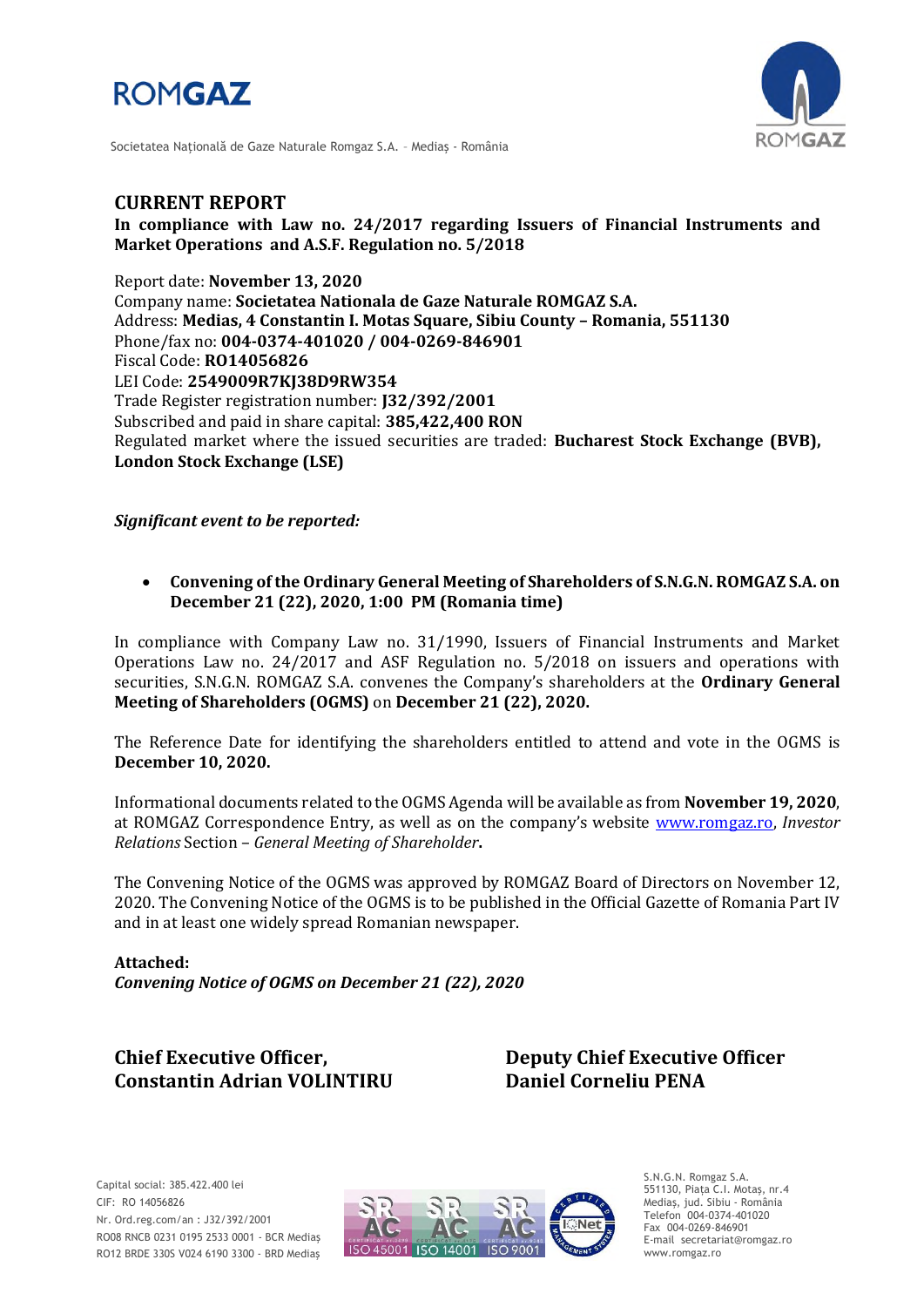

Societatea Naţională de Gaze Naturale Romgaz S.A. – Mediaş - România



### **C O N V E N I N G N O T I C E**

The Board of Directors of S.N.G.N. "ROMGAZ" – S.A., a company managed in an one-tier system, incorporated and operating under the laws of Romania, registered with the Trade Register Office of Sibiu Court under number J32/392/2001, fiscal code RO 14056826, having its headquarters at Medias, 4 Constantin Motas Square, Sibiu County, with a subscribed and paid up share capital of RON **385,422,400** (hereinafter referred to as "ROMGAZ" or the "Company"),

#### **CONVENES**

**the Ordinary General Meeting of Shareholders (OGMS) on December 21, 2020**, at **1:00 pm**  (Romania Time) at the SNGN ROMGAZ SA working point located in Bucharest, Sector 1, 59 Grigore Alexandrescu Street, 5th floor, having the following:

#### **AGENDA**

- **Item 1 Elect 5 (five) interim board members**
- **Item 2 Set the mandate term of interim board members for 4 (four) months, in compliance**  with the provisions of art  $64<sup>1</sup>$ , para (5) of GEO no. 109/2011 on corporate **governance of public companies**
- **Item 3 Set the fixed gross monthly allowance of interim board members, in compliance with art. 37 para (2) of GEO no. 109/2011 on corporate governance of public companies**
- **Item 4 Approve the form and content of the directors agreement to be concluded with interim board members**
- **Item 5 Appoint the person to represent the Company when interim board members sign the directors agreement**
- **Item 6 Authorize the Chairman of the meeting and the Secretary of the meeting to sign the resolution of the Ordinary General Meeting of Shareholders**

Only shareholders who are registered as S.N.G.N. "ROMGAZ" S.A. shareholders on **December 10, 2020** (**the "Reference Date"**) in the Company's Register of Shareholders kept and issued by Depozitarul Central S.A. (Central Depositary) may attend and cast their votes in OGMS.



S.N.G.N. Romgaz S.A. 551130, Piața C.I. Motaş, nr.4 Mediaş, jud. Sibiu - România Telefon: 004-0374 - 401020 Fax: 004-0269-846901 E-mail: secretariat@romgaz.ro www.romgaz.ro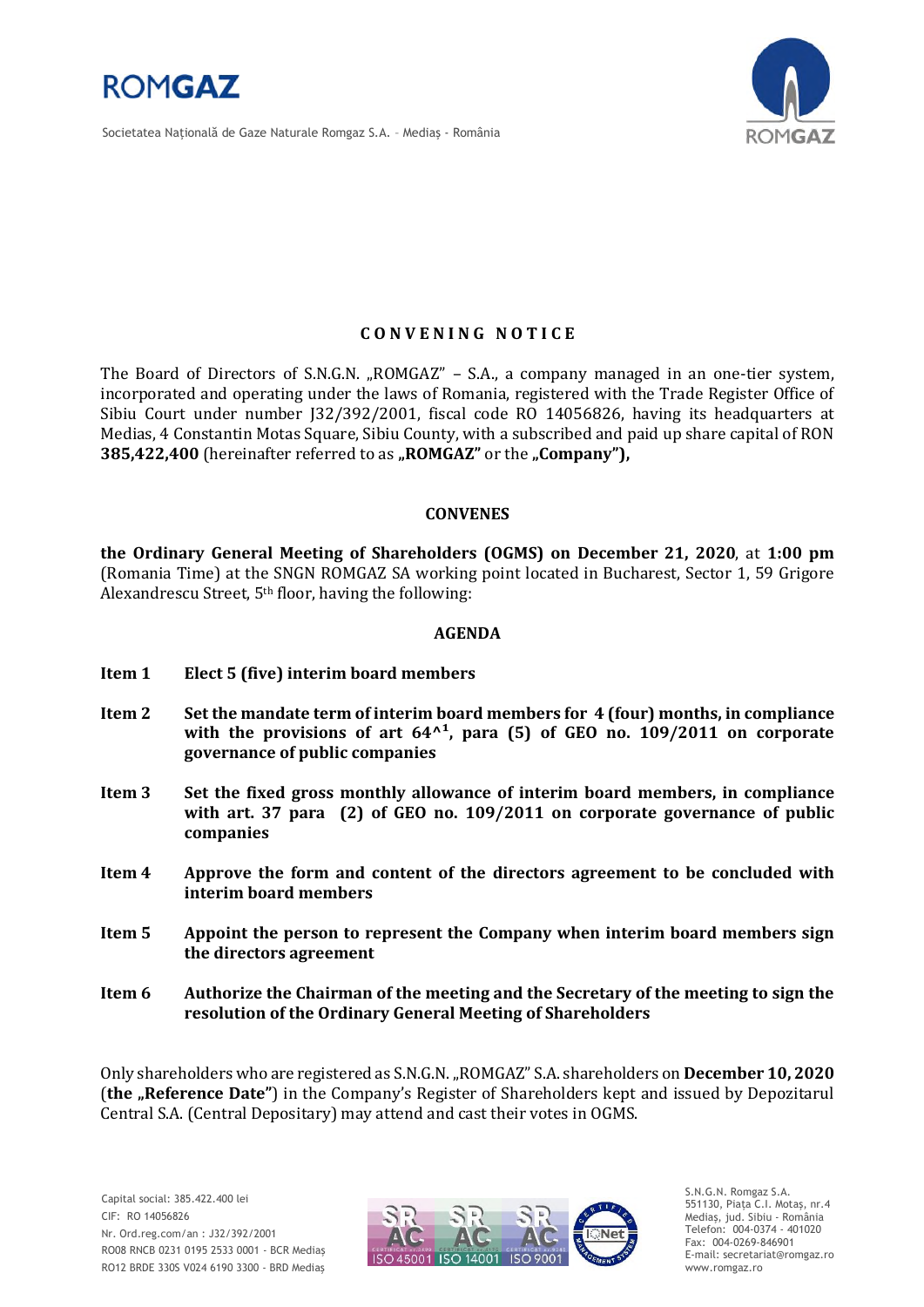Informational documents related to the items of the OGMS agenda, the draft of resolutions proposed to be adopted by OGMS will be available as from **November 19, 2020,** on working days, at the registry desk of the Company located in Medias, 4 Constantin Motas Square, Sibiu County, Romania, postal code 551130 ("**ROMGAZ Correspondence Entry**") as well as on the website of the Company [\(www.romgaz.ro\)](http://www.romgaz.ro/). **ROMGAZ Correspondence Entry** is open every business day, as well as on Saturday, December 19, 2020, between 7:30 am – 3:30 pm (Romania time). The shareholders of the Company may obtain, upon request, copies of the documents related to the items included on the OGMS agenda.

The list with information regarding the last and first name, residence and professional experience of the persons proposed as interim directors shall be available for shareholders at ROMGAZ Correspondence Entry as well as on the company's website ([https://www.romgaz.ro/en/aga\)](https://www.romgaz.ro/en/aga) as of **November 19, 2020**. Shareholders may review the list, supplement it and make candidates proposals. Company's shareholders may receive, upon request, copies of the list with information regarding the last and first name, residence and professional experience of the persons proposed as interim directors.

Shareholders shall make candidates proposals for election as interim directors of S.N.G.N. "ROMGAZ" – S.A. Board of Directors, taking into account that the proposal shall be made in writing and moreover it shall fulfil cumulatively the following conditions:

- a) it will include the last and first name, identity card type, serial number and number of the identity card, permanent residence or residence, as the case may be, and citizenship of the shareholder, if the proposal is filed by a shareholder acting as natural person, or the name, registered office address, the shareholders registration number and the name of the institution/public authority where the shareholder, legal person, has applied to obtain the legal status, if the candidate proposal is filed by one shareholder acting as legal person;
- b) it will include, as the case may be, the last name, first name, personal identification number and citizenship of the legal representative who makes the proposal on behalf and on account of the shareholder;
- c) it will include, as the case may be, the last name, first name, personal identification number and citizenship of the conventional representative, natural person or the name, registration number of the shareholder and the name of the institution/public authority where the shareholder, legal entity, has applied to obtain the legal status, and the last name and first name of the legal representative of the conventional representative of the shareholder, legal person, who makes the candidate proposal on behalf and on account of the shareholder;
- d) it will include the signature of the shareholder, of the legal representative or, as the case may be, of the conventional representative:
- e) to indicate for each candidate separately the last and first name, residence and professional experience;
- f) to attach the candidates CV's, in Romanian or English;
- g) to provide, for each of the proposed candidates, a letter of consent for processing personal data in accordance with the consent letter form published on the Company's website [\(https://www.romgaz.ro/ro/aga\)](https://www.romgaz.ro/ro/aga);
- h) it will be sent to and registered at ROMGAZ Correspondence Entry, in Romanian or English, by any type of courier service with proof of delivery, or by e-mail with incorporated extended electronic signature, in accordance with Law no. 455/2001 on the electronic signature, at [secretariat.aga@romgaz.ro](mailto:secretariat.aga%40romgaz.ro) by **December 7, 2020, 3:30 pm** (Romania Time). Both means of transmission shall be clearly marked with capital letters "FOR THE ORDINARY GENERAL MEETING OF SHAREHOLDERS OF DECEMBER 21, 2020".

Starting with **December 9, 2020** the final list with information regarding the last and first name, residence and professional experience of the persons proposed as interim directors shall be available for shareholders and may be reviewed at ROMGAZ Correspondence Entry or on the Company's website [https://www.romgaz.ro/en/aga.](https://www.romgaz.ro/en/aga)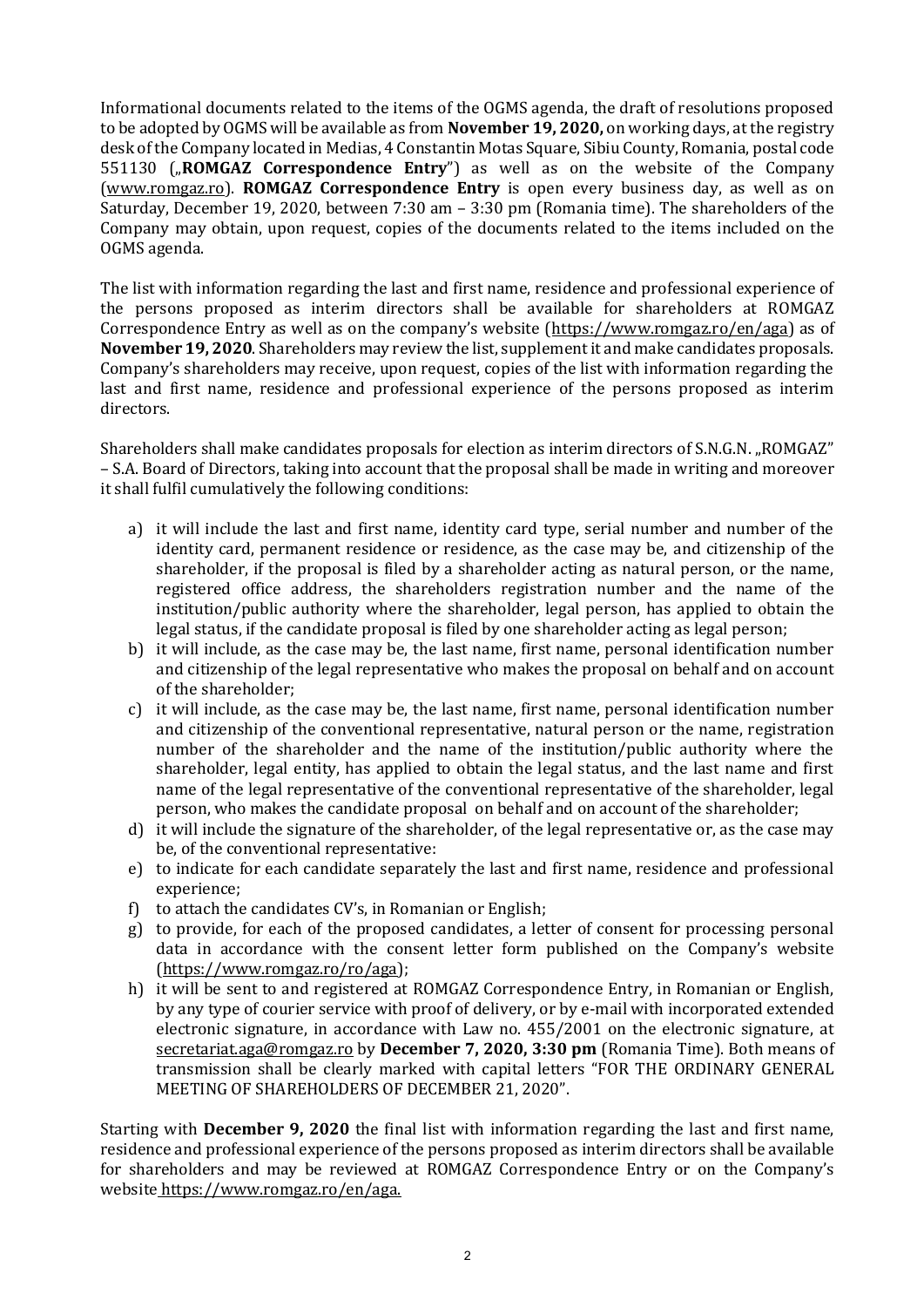One or more shareholders representing, individually or jointly, at least 5% of the share capital of the Company may demand, through a request submitted to the Board of Directors of the Company:

- a) the insertion of additional items on the agenda of the OGMS;
- b) approval of draft OGMS resolutions for the items included on the agenda of the OGMS or for new items proposed to be included on the agenda.

The request to add new items on the agenda of the OGMS shall be made in writing and it will fulfil cumulatively the following conditions:

- a) it will include the last and first name, identity card type, serial number and number of the identity card, permanent residence or residence, as the case may be, and citizenship of the shareholder/shareholders, if the request is filed by one or more shareholders acting as natural person, and/or the name, registered office address, the shareholder/shareholders registration number and the name of the institution/authority where the shareholder, legal person, has applied to obtain the legal status, if the request is filed by one or more shareholders acting as legal persons;
- b) it will include, as the case may be, the last name, first name, personal identification number and citizenship of the legal representative/representatives who file the request on behalf of the shareholder/shareholders;
- c) it will include, as the case may be, the last name, first name, personal identification number and citizenship of the conventional representative/representatives, natural persons, and/or name, registration number of the shareholder/shareholders and the name of the institution/authority where the shareholder, legal entity, has applied to obtain the legal status, and the last name and first name of the legal representative of the conventional representative/representatives of the shareholder/shareholders, legal persons, who file the request on behalf and on account of the shareholder/shareholders;
- d) it will include the request to add new items on the agenda of the OGMS;
- e) it will include the request to submit for approval to OGMS the draft resolutions for the new items included in the request to add new items on the agenda;
- f) it will include the shareholder's, legal representative's or the conventional representative's signature, as the case may be,
- g) it will have as annex the draft resolution/resolutions submitted for approval of OGMS, and, as the case may be, the power of attorney mandating the conventional representative to request new items on the agenda of OGMS, on behalf and on the account of the shareholder/shareholders;
- h) it will be sent to and registered at ROMGAZ Correspondence Entry, in Romanian or English, by any type of courier service with proof of delivery, or by e-mail with incorporated extended electronic signature, in accordance with Law no. 455/2001 on the electronic signature, at [secretariat.aga@romgaz.ro](mailto:secretariat.aga%40romgaz.ro) by by **December 7, 2020, 3:30 pm** (Romania Time). Both means of transmission shall be clearly marked with capital letters "FOR THE ORDINARY GENERAL MEETING OF SHAREHOLDERS OF DECEMBER 21, 2020".

The request for OGMS approval of draft resolutions for the items included on the agenda of OGMS shall be in writing, and, it will fulfil cumulatively the following conditions:

- a) it will include the last and first name, the identity card type, serial number and number, permanent residence or residence, as the case may be, and citizenship of the shareholder, if the request is filed by a shareholder, natural person, or the name, registered office address, the shareholder registration number and the institution/public authority where the shareholder, legal entity, has applied to obtain the legal status, if the request is filed by a shareholder acting as legal entity;
- b) it will include, as the case may be, the last name, first name, personal identification number and citizenship of the legal representative who files the request on behalf of the shareholder;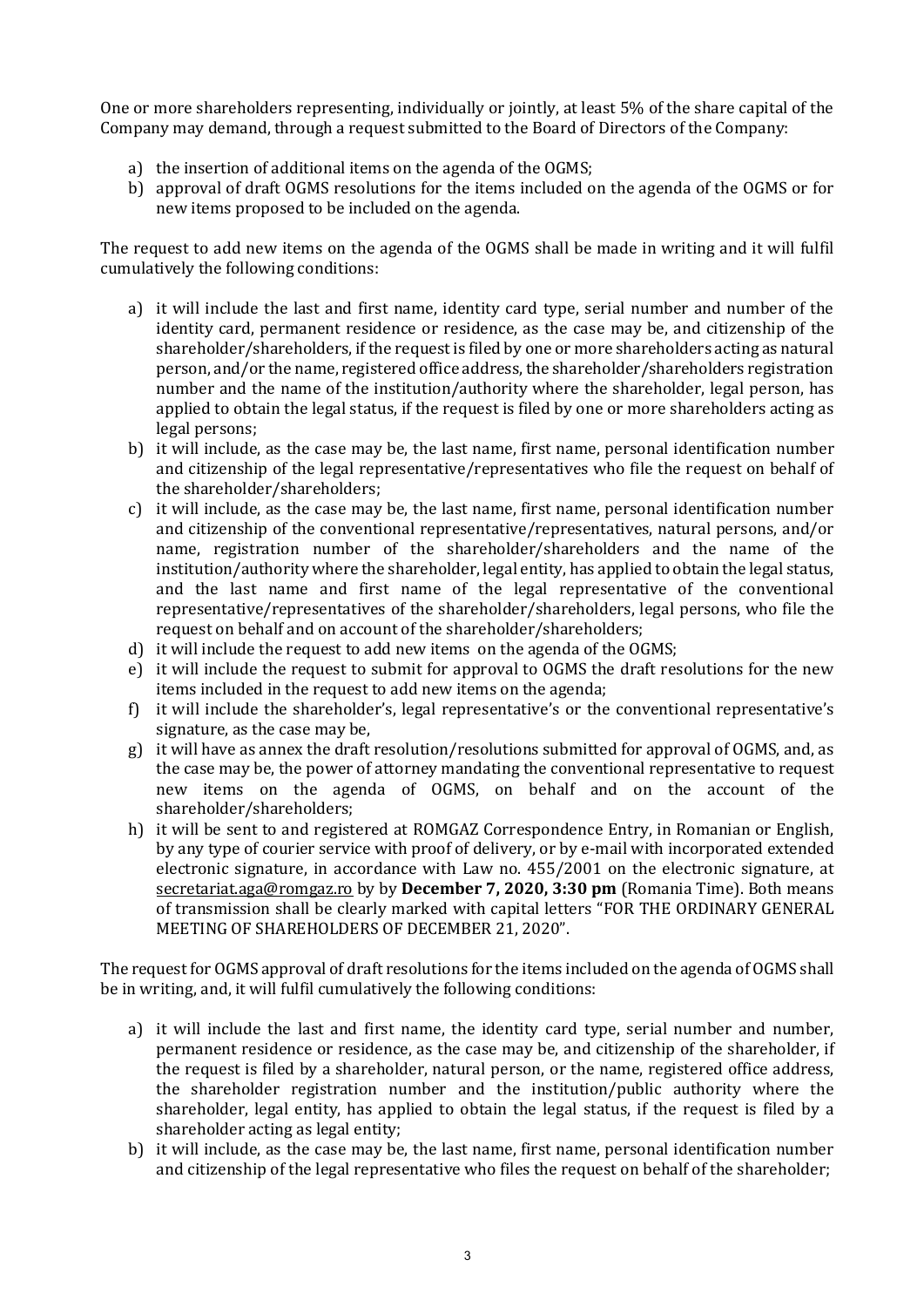- c) as the case may be, to include the last and first name, personal identification number, address and citizenship of the conventional representative natural person, or the name, registration number of the shareholder and the name of the public institution/authority where the legal person shareholder recorded to obtain legal personality, as well as the last and first name of the conventional representative's legal representative, legal person making the request on behalf and on account of the shareholder;
- d) to include the request to submit for OGMS approval of one or more resolution drafts for the items on the agenda;
- e) the signature of the shareholder, legal representative or as the case may be of the conventional representative;
- f) to attach the resolution draft/drafts requested to be submitted for approval of the OGMS and as the case may be, the power of attorney based on which the conventional representative expresses the request to submit for OGMS approval one or more resolution drafts for the items on the agenda, for and on behalf of the shareholder/shareholders;
- g) it will be sent to and registered at ROMGAZ Correspondence Entry, in Romanian or English, by any type of courier service with proof of delivery, or by e-mail with incorporated extended electronic signature, in accordance with Law no. 455/2001 on the electronic signature, at [secretariat.aga@romgaz.ro](mailto:secretariat.aga%40romgaz.ro) by **December 7, 2020, 3:30 pm** (Romania Time). Both means of transmission shall be clearly marked with capital letters "FOR THE ORDINARY GENERAL MEETING OF SHAREHOLDERS OF DECEMBER 21, 2020".

Starting with **December 9, 2020** the requests to add one or more additional items on the OGMS agenda, as well as the requests to submit for approval of the OGMS resolution drafts for the items included on the OGMS agenda may be reviewed at ROMGAZ Correspondence Entry or at [https://www.romgaz.ro/en/aga.](https://www.romgaz.ro/en/aga)

Company shareholders may address questions and request an answer to such questions related to items on the OGMS agenda.

The application requesting an answer to the addressed questions related to the items of the OGMS agenda, shall be made in writing and it will fulfil cumulatively the following conditions:

- a) the last and first name, type of identity document, series and number of the identity document, address and, as the case may be, residence and citizenship of the shareholder if the application is made by a shareholder natural person, or the name, address of the registered office, registration number of the shareholder and the name of the public institution/authority where the legal person shareholder is registered to obtain legal personality, if the application is made by a legal person shareholder;
- b) as the case may be, to include the first and last name, personal identification number and citizenship of the legal representative that makes the request on behalf and on account of the shareholder;
- c) as the case may be, to include the last and first name, personal identification number, address and citizenship of the conventional representative natural person, or the name, registration number of the shareholder and the name of the public institution/authority where the legal person shareholder recorded to obtain legal personality, as well as the last and first name of the conventional representative's legal representative, legal person making the request on behalf and on account of the shareholder;
- d) to include the request to receive an answer to the addressed questions related to the items on the OGMS agenda by indicating such questions;
- e) the signature of the shareholder, of the legal representative or a the case may be of the conventional representative;
- f) as the case may be, to attach the power of attorney based on which the conventional representative files the application to receive an answer to the questions related to the OGMS agenda, on behalf and on account of the shareholders;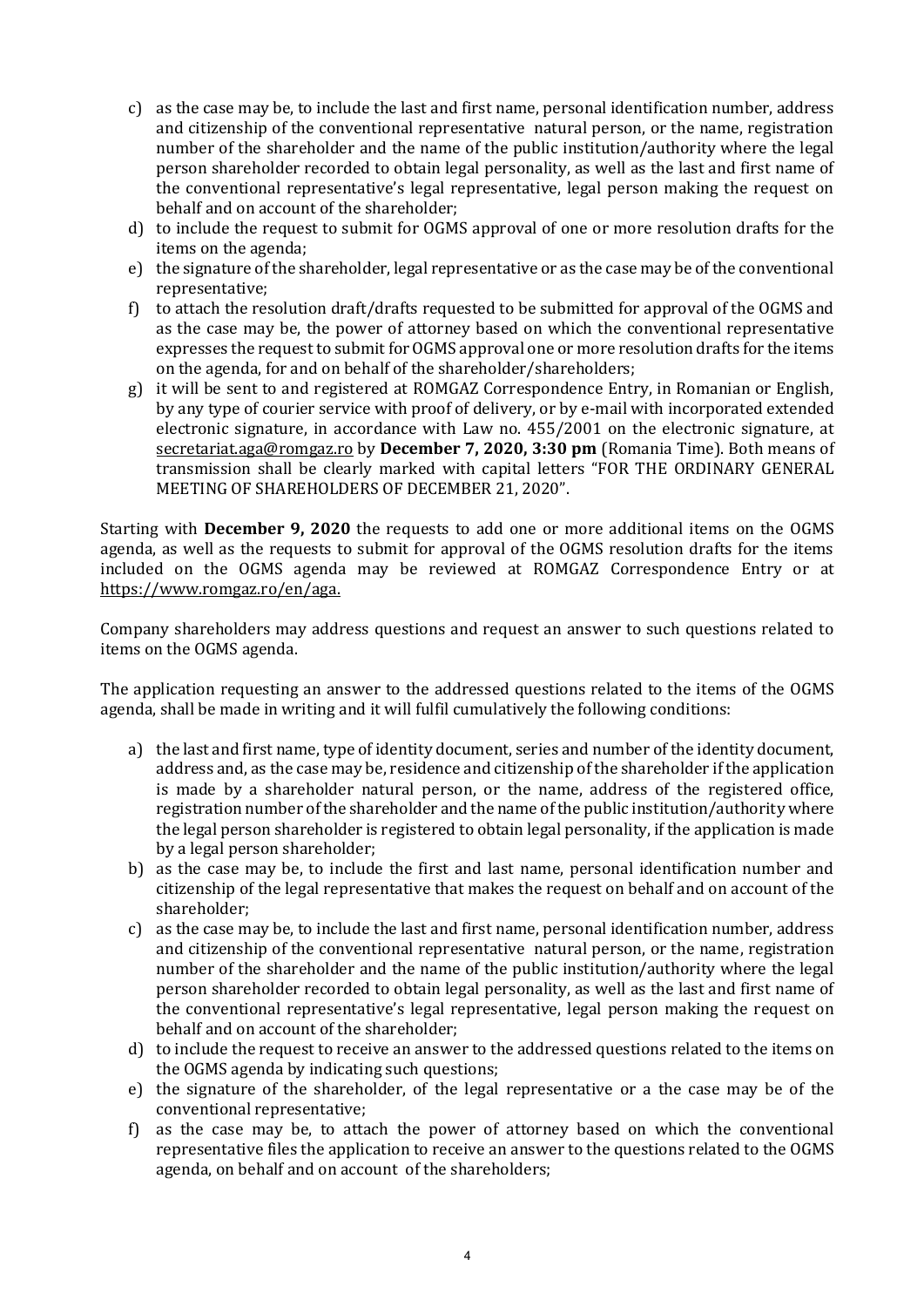g) it will be sent to and registered at ROMGAZ Correspondence Entry, in Romanian or English, by any type of courier service with proof of delivery, or by e-mail with incorporated extended electronic signature, in accordance with Law no. 455/2001 on the electronic signature, at [secretariat.aga@romgaz.ro](mailto:secretariat.aga%40romgaz.ro) by **December 15, 2020, 3:30 pm** (Romania Time). Both means of transmission shall be clearly marked with capital letters "FOR THE ORDINARY GENERAL MEETING OF SHAREHOLDERS OF DECEMBER 21, 2020".

Shareholders registered on the Reference Date in the Company's Register of Shareholders kept and issued by Depozitarul Central S.A. may attend the OGMS and may vote:

- i. in person direct vote;
- ii. through a representative with a special or general power of attorney;
- iii. by correspondence.

To ensure the secrecy of the vote election of directors, according to legal provisions the vote for revocation and election of interim directors shall be casted by each shareholder/shareholder representative in separate voting ballots and, as the case may be, by special powers of attorney, different from those used for casting the vote on other items of the agenda.

The special power of attorney for election of interim directors of the Board of Directors:

- a) will be available, in Romanian and English, as from **December 9, 2020** at ROMGAZ Correspondence Entry and on the Company's web page [https://www.romgaz.ro/en/aga;](https://www.romgaz.ro/en/aga)
- b) will include the shareholder identification method, the number of owned shares, as well as the voting options "for" or "against" or "abstain" for every issue to be voted upon;
- c) will be filled in and signed by the shareholder, in three counterparts: one for the shareholder, one for the representative and one for the Company.

The special power of attorney for all other items on the agenda of the Ordinary General Meeting of Shareholders:

- a) will be available, in Romanian and English, as from **November 19, 2020** at ROMGAZ Correspondence Entry and on the Company's web page <https://www.romgaz.ro/en/aga>
- b) will include the shareholder identification method, the number of owned shares, as well as the voting options "for" or "against" or "abstain" for every issue to be voted upon;
- c) will be updated by the Company if new items are added on the agenda of the OGMS;
- d) will be filled in and signed by the shareholder, in three counterparts: one for the shareholder, one for the representative, and one for the Company.

The general power of attorney will be awarded by the shareholder acting as client, only to an agent as it is defined under Art. 2, Par. 1, point 20 of Law No. 24/2017 on issuers of financial instruments and market operations, or to an attorney-at-law.

If the representative of the shareholder/shareholders is a credit institution providing custodial services, it may participate and vote in the GMS if it gives an affidavit, signed by the credit institution's legal representative, stating:

- a) clearly, the name of the shareholders on whose behalf the credit institution participates and votes in the GMS;
- b) that the credit institution provides custodial services for that respective shareholder.

The special powers of attorney, the general powers of attorney and the affidavits of the credit institutions providing custodial services for one or more shareholders shall be transmitted/submitted in original copy, in Romanian or English the shareholder or by the credit institution, as the case may be, to ROMGAZ Correspondence Entry by any form of courier service with proof of delivery no later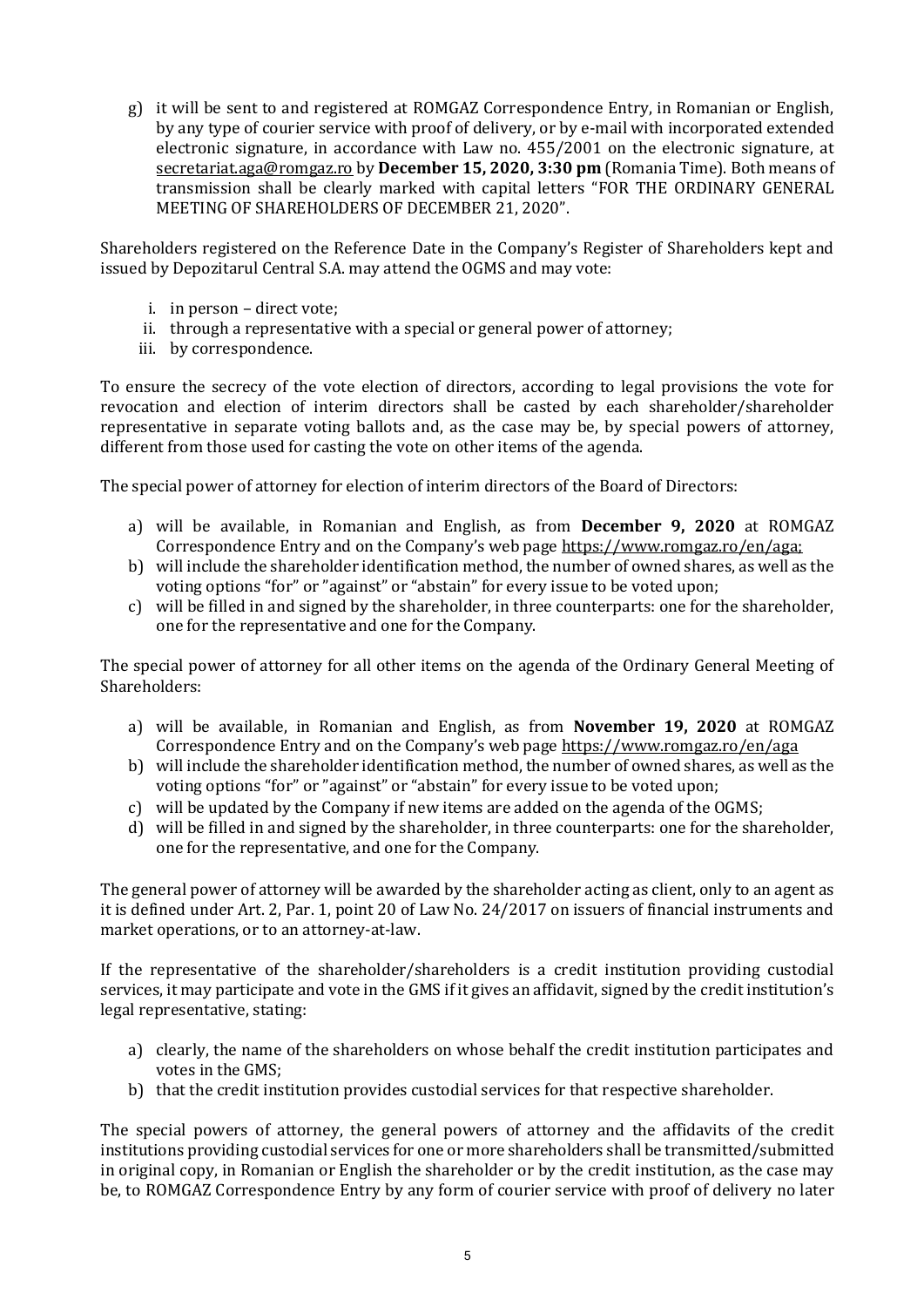than **December 19, 2020, 11:00 am** (Romania Time), in sealed envelope, clearly marked with capital letters "FOR THE ORDINARY GENERAL MEETING OF SHAREHOLDERS OF DECEMBER 21, 2020".

The special powers of attorney, the general powers of attorney and the affidavits of the credit institutions providing custodial services for one or more shareholders, may be also sent by e-mail to the company at: [secretariat.aga@romgaz.ro](mailto:secretariat.aga%40romgaz.ro) having attached an incorporated extended electronic signature in accordance with Law No. 455/2001 on electronic signature, no later than **December 19, 2020, 11:00 am** (Romania Time).

The capacity as legal representative may be also proved by providing an excerpt issued by the Trade Register (or by another institution of similar authority of the resident country of the shareholder being a foreign legal person), in original or certified true copy, in case the shareholder did not provide, for whatever reason, appropriate information on his or her legal representative, to Depozitarul Central SA/participant, within 3 months from the date of his or her appointment/replacement.

Documents proving the capacity as legal representative, prepared in a foreign language other than English, will be accompanied by their certified translation into Romanian or English.

The shareholders of the Company may vote by correspondence, prior to OGMS, by using the voting ballot form for the vote by correspondence (the "Voting Ballot").

The voting ballot for the vote by correspondence for election of interim directors of the Board of Directors:

- a) will be available, in Romanian and English, as from **December 9, 2020** at ROMGAZ Correspondence Entry and on the Company's web page ([https://www.romgaz.ro/en/aga\)](https://www.romgaz.ro/en/aga);
- b) will provide the shareholder's identification method, the number of owned shares and the voting options "for" or "against" or "abstain" for each issue to be voted upon.

The voting ballot for the vote by correspondence for all other items on the agenda of the general meeting of shareholders:

- a) will be available, in Romanian and English, as from **November 19, 2020** at ROMGAZ Correspondence Entry and on the Company's web page ([https://www.romgaz.ro/en/aga\)](https://www.romgaz.ro/en/aga);
- b) will provide the shareholder's identification method, the number of owned shares and the voting options "for" or "against" or "abstain" for each issue to be voted upon;
- c) will be updated by the Company if new items are added on the agenda of the OGMS.

The Voting Ballots shall be transmitted as original copies, in Romanian or English, to ROMGAZ Correspondence Entry, by any form of courier service with proof of delivery, or by e-mail at: [secretariat.aga@romgaz.ro,](mailto:secretariat.aga%40romgaz.ro) having attached an incorporated extended electronic signature in accordance with Law No. 455/2001 on electronic signature, no later **December 19, 2020, 11:00 am**  (Romania Time), clearly marked with capital letters "FOR THE ORDINARY GENERAL MEETING OF SHAREHOLDERS OF DECEMBER 21, 2020".

If new items are added on the Agenda, after publishing the Convening Notice, the templates of the special power of attorney and Voting Ballot will be available at ROMGAZ Correspondence Entry and on the Company web page [\(https://www.romgaz.ro/en/aga\)](https://www.romgaz.ro/en/aga), as from **December 9, 2020**.

The Voting Ballots/ special or general powers of attorney which are not received at ROMGAZ Correspondence Entry or by e-mail until **December 19, 2020, 11:00 am** (Romania Time) shall not be counted towards the quorum and the votes validly cast in the OGMS.